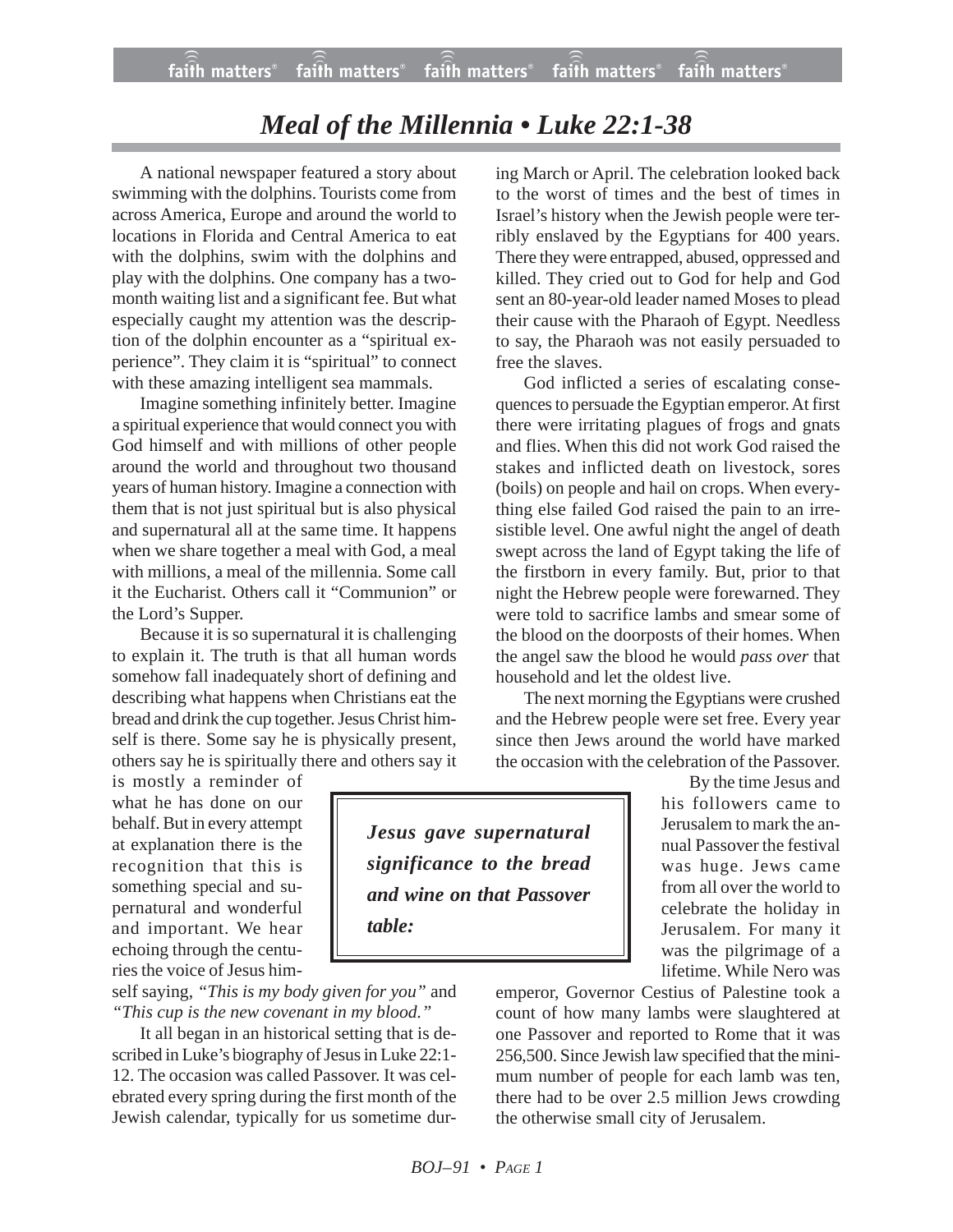## **faith matters® faith matters® faith matters® faith matters® faith matters®** ))) ))) faith matters® faith matters<sup>®</sup> faith matters

That Passover Jesus was at the peak of his popularity. That worried the religious leaders. They wanted him eliminated but they feared his popularity with the crowds. They dared not arrest him with thousands around to defend him. The crowds might turn against them and defend Jesus. They had to find a way to get inside information so that they could arrest him in secret. The problem was solved when one of Jesus' closest friends, Judas Iscariot, offered to privately deliver Jesus to the police. We read about it in Luke 22:4:

> *Judas went to the chief priests and the officers of the temple guard and discussed with them how he might betray Jesus. They were delighted and agreed to give him money. He consented, and watched for an opportunity to hand Jesus over to them when no crowd was present.*

That year's Passover celebration was well planned by Jesus. Advance arrangements were made to use an upper room of a Jerusalem house. Signals were set so that Peter and John could find the secret meeting place and get everything ready. They would see a man carrying a jar of water something only women did in that culture. Because upper rooms were accessed by outside stairs and entrances there would be plenty of privacy and Jesus would be safe.

> *When the hour came, Jesus and his apostles reclined at the table. And he said to them, "I have eagerly desired to eat this Passover with you before I suffer. For I tell you, I will not eat it again until it finds fulfillment in the kingdom of God."*

Jesus was Jewish. Every year of his life he had celebrated the Passover. He loved it. He had looked forward to this amazing meal together with his disciples, even though he knew it was his last meal. He was on death row and there would be no reprieve.

The Passover meal that night was like millions of others before and since. The Passover lamb on the table reminded them of the blood on the doorposts that saved their ancestors from death. The unleavened bread reminded them that there was no time to bake that historic night when a whole nation exited Egypt in a hurry. The bowl of salt water represented the tears shed in captivity. The bitter herbs symbolized the horrors of slavery. The paste-like food on the table (Charosheth) was like the clay that the slaves used to make bricks for Egyptian construction projects. The four cups of wine reminded them of the four promises in Exodus 6:6-7:

> *"I am the Lord, and I will bring you out from under the yoke of the Egyptians. I will free you from being slaves to them, and I will redeem you with an outstretched arm and with mighty acts of judgment. I will take you as my own people, and I will be your God."*

I cannot imagine that his dozen followers could have anticipated what next happened. They never dreamed that Jesus could take something so important and historic and significant as the Passover and make it more important, more historic and more significant. More than that, Jesus gave supernatural significance to the bread and wine on that Passover table:

> *(Jesus) took bread, gave thanks and broke it, and gave it to them, saying, "This is my body given for you; do this in remembrance of me."*

> *In the same way, after the supper he took the cup, saying, "This cup is the new covenant in my blood, which is poured out for you."*

Christians have struggled to explain the full significance of what Jesus there said and did. Some have emphasized his words, *"This is my body,"* and *"This is my blood,"* to the point of saying that every time we eat the bread and drink the cup we are eating and drinking the actual physical body and blood of Jesus Christ. Others have emphasized Jesus' words to *"do this in remembrance of me"* by saying that the bread and cup are simply symbols to remind Christians of what happened to Jesus. Others have tried to find something of a middle ground and have said that there is a supernatural presence that comes to us with the bread and the cup that is something less than real flesh and blood but something more than a symbolic reminder.

Regardless of the exact interpretation we understand, let us not miss the supernatural significance. This was far more than one last Passover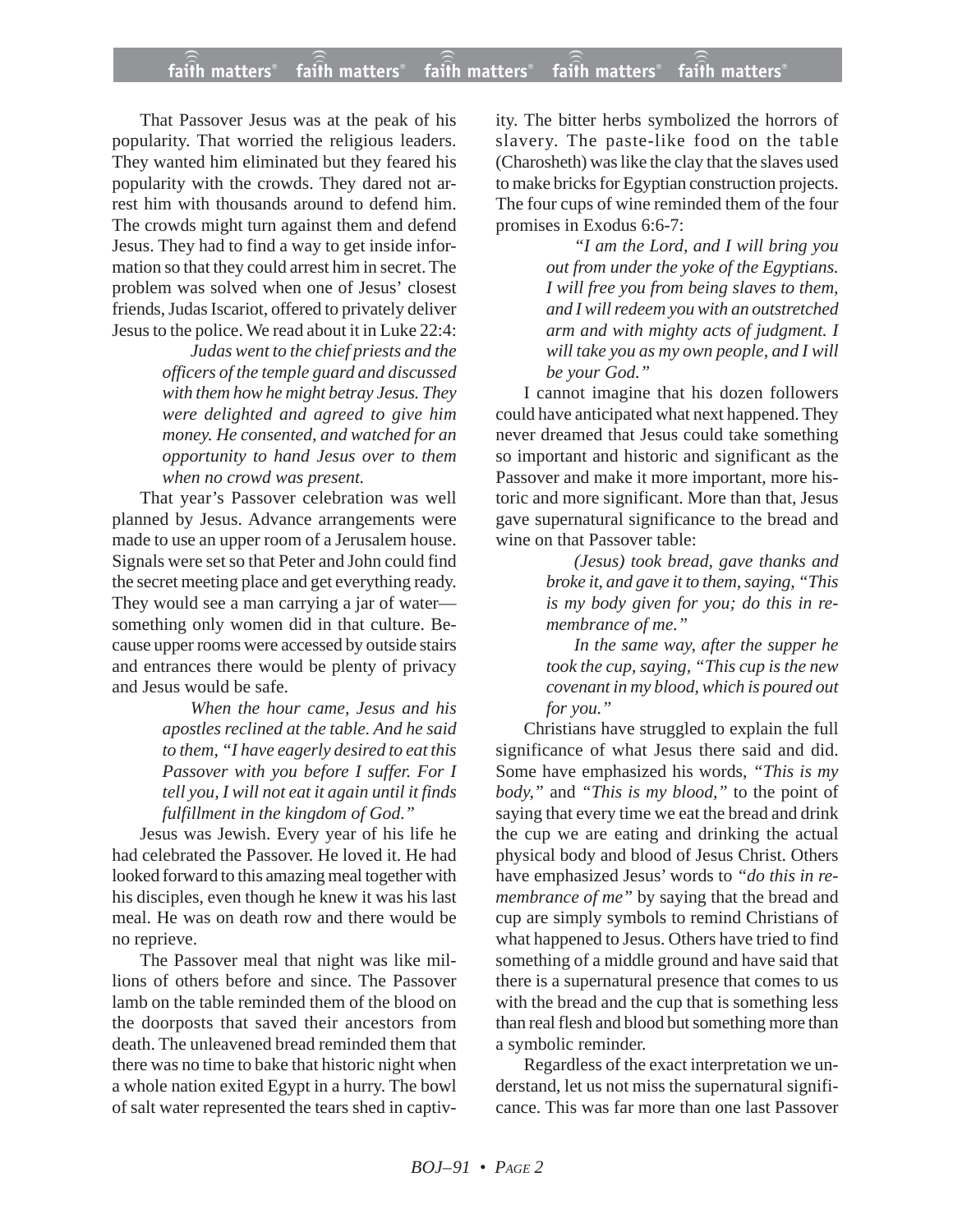## **faith matters® faith matters® faith matters® faith matters® faith matters®** ))) ))) faith matters<sup>®</sup> faith matters® faith matters

before Jesus' crucifixion. This was to become the meal of Christians for 2,000 years. This is our God-given means to repeatedly reconnect to Jesus Christ and to his gospel.

I remember the story of a man whose beloved wife died. Theirs had been a spectacular relationship. They deeply loved each other. They were in the best sense of the words soul mates. Shortly before she died he had a large portrait of her painted. It hung over the fireplace mantle in their living room. When she died it took on a whole new special significance. He would stand before it every day and look at it and even talk to her. Because they were Christians he had every expectation of someday joining her in heaven for eternity, but until then that portrait was his point of connection. When guests came to his home he always took them first to see the portrait and he would say, "This is Laura. This is my wife."

I suppose his guests could argue with him and insist that was not his wife but merely a picture of his wife. It was not her face or hair but oils the color of her hair brushed onto white canvas surrounded by a wooden frame. It only symbolized what the man remembered. The guests could say that. But I hope they wouldn't because, to him, that was the connection point. The significance was not in the canvas, the oil or the frame. The

significance was in her and in the relationship they shared together.

And so it was that Jesus took ordinary bread and said, "This is me. This is my body that I have given for you. I am for you. I love you." And when Christians have shared communion ever since, throughout all of these centuries, it is not about the bread. It is about Jesus. We see Jesus. We feel Jesus. We taste Jesus. We remember Jesus. It is physical.

It is spiritual. It is supernatural. We are connecting to Jesus Christ, the Son of God, whom we know and love. And when Jesus picked up the Passover cup, he said, "This is my blood which is poured out for you."

When I was a young boy, in the first or second grade, a girl my age was hit by a car and killed a few blocks from my home. I don't remember ever meeting her. I did not see the accident. I heard about it and walked over to where it happened. I saw her blood on the road. It left an indelible impression on my young mind. I can still see that blood. It somehow connected me to her so that I felt I knew her. Blood can do that, you know.

Jesus said, "This is my blood which is poured out for you." When we drink the communion cup we can see and feel and taste and remember the blood of Jesus who died on the cross for us.

For those who are not Christians none of this means that much. Bread is bread. Cups are cups. Pictures are pictures. Portraits are portraits. If you are not in love and have nothing to remember there is not much significance. But if you believe that Jesus came to earth for you . . . if you accept his love . . . if you trust him to forgive your sin. . . if he is your Savor and Lord . . . then the communion bread and cup have supernatural significance and connect you again and again to Jesus Christ.

The rest of the communion story in Jesus' biography by Luke is a call to live the covenant

> relationship that every Christian has with Jesus Christ. Jesus announced

to his circle of friends that one of them was a traitor. Now we know that it was Judas Iscariot. He had already struck a deal with the religious authorities to betray Jesus to the temple police for thirty pieces of silver. But, it is interesting that when Jesus

told them about the traitor in their midst, *"They began to question among themselves which of them it might be who would do this."* In other words, they all wondered about their own loy-

*to earth for you…if you accept his love … if you trust him to forgive your sin…if he is your Savor and Lord…then the communion bread and cup have supernatural significance and connect you again and again to Jesus Christ.*

*…if you believe that Jesus came*